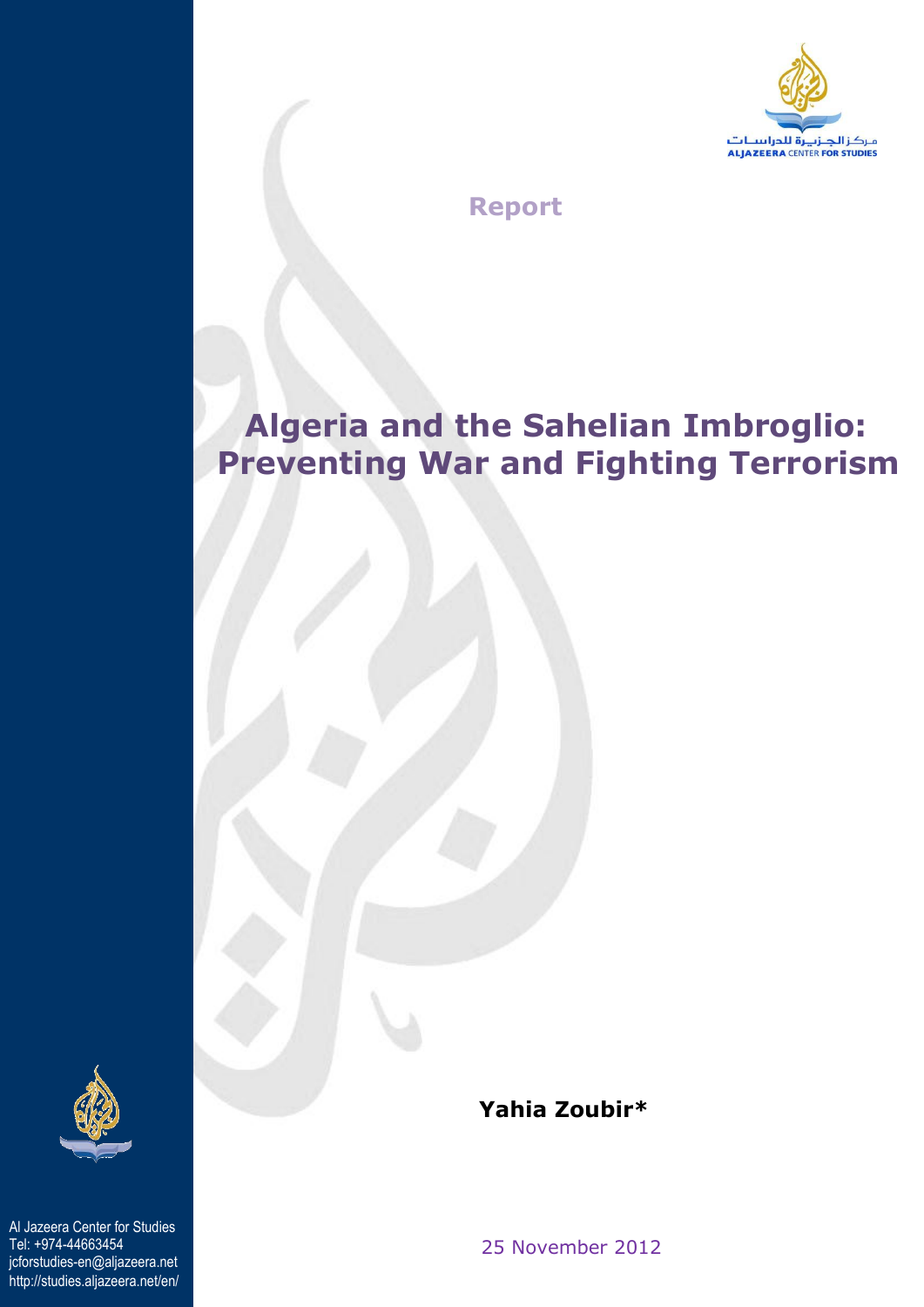#### **Introduction**

The crisis in the Sahel, particularly Mali, has presented Algeria with a challenge unseen since the breakout of the war in the Western Sahara in the 1970s and the internal strife of the 1990s. The situation in Mali, which shares a border with Algeria of about 1,000 miles, has raised serious concerns not only for Algeria and its neighbours but also for Europe and the United States. While the Libyan civil war is not responsible for the conditions in Mali, it has undoubtedly exacerbated an already complicated situation.

#### **The Sahel: "The Corridor of All Dangers"**

An Algerian senior official once declared that the Sahel is "the corridor of all dangers" particularly for Algeria, which shares long stretches with this largely uncontrolled region characterised by trafficking of weapons, cigarettes, drugs, and humans. The region has also witnessed kidnappings; while Westerners constitute the main target of jihadists and the narco-traffickers, Algerians have also been the victims of abductions that aim to collect of funds to purchase weapons and other material. In April 2012, seven Algerian diplomats, including the general consul, were kidnapped in Gao, Northern Mali. Three were released in July but four are still held in captivity. (One is said to have been executed because the Algerians refused to pay the ransom the kidnappers requested). Algeria has been instrumental in the criminalisation of ransom payments to kidnappers. Sahelian states are among the poorest in the world despite the fact that the region is quite rich in minerals and other natural resources including oil, uranium, iron ore, etc., a reality that explains the particular attention that major powers pay to it. A number of factors account for the attention paid to this region: 1) The competition between traditional and emerging powers (China, the European Union, the United States, India, Russia, and Brazil) over its natural resources 2)The presence of jihadists, particularly Al-Qaeda in the Islamic Maghreb (AQIM) and the Movement for Jihad and Oneness in West Africa (MUJAO), and the concomitant failure of the fragile Sahelian states to impose state authority over their territories 3)The possibility the area could become a new haven for terrorists, "Sahelistan," a farfetched appellation given the geopolitical differences between Afghanistan and the Sahel where terrorists, including the Nigerian Boko Haram, can train and prepare operations against governments regionally and internationally 4)The issue of the Tuareg, the minorities in Algeria, Burkina Faso, Chad, Libya, Mali, and Niger, which for Algerians is of salient importance.

## **Algeria and the Tuareg Question**

The Sahel has been a source of concern for Algeria for a long time due to a variety of reasons. Beyond the problem of terrorism, Algeria has been quite concerned about the turn of events regarding the Tuareg question and events in northern Mali after the collapse of the Gaddafi regime in Libya. The Tuareg issue is not new but it has taken dangerous proportions since Fall 2011. Colonial France's redrawing of African borders resulted in the dispersal of the Tuareg population throughout the Maghreb and Sahel regions. However, as scattered as they are, the Tuareg have been able to maintain some links owing to the seasonal movements (transhumance) across the region. The Algerian government recognized the rights of its Tuareg population in the late 1960s and was resentful of Gaddafi, who accepted the creation of training camps and encouraged the emergence of a Tuareg independent movement and even the establishment of an independent Tuareg state as a way of exerting leverage over rival actors in the region, especially Algeria. One of the major consequences of the civil war in Libya was the massive return of the well-equipped and highly experienced Libya-based Tuareg to Mali and Niger in August 2011. Certainly, this has increased Algeria's security concerns as effective management of the Tuareg issue has always been one of the pillars of Algeria's strategy in the region. This explains why Tuareg aspiration for statehood has always been met with disapproval in Algiers. While Algerian policymakers empathise with Malian Tuareg, they view Tuareg claims for autonomy or irredentism suspiciously.

Unsurprisingly, regardless of this empathy, they reacted negatively to the proclamation of the National Movement for the Liberation of the Azawad (MNLA) of an independent state in northern Mali in April 2012. This attitude is consistent with Algeria's policy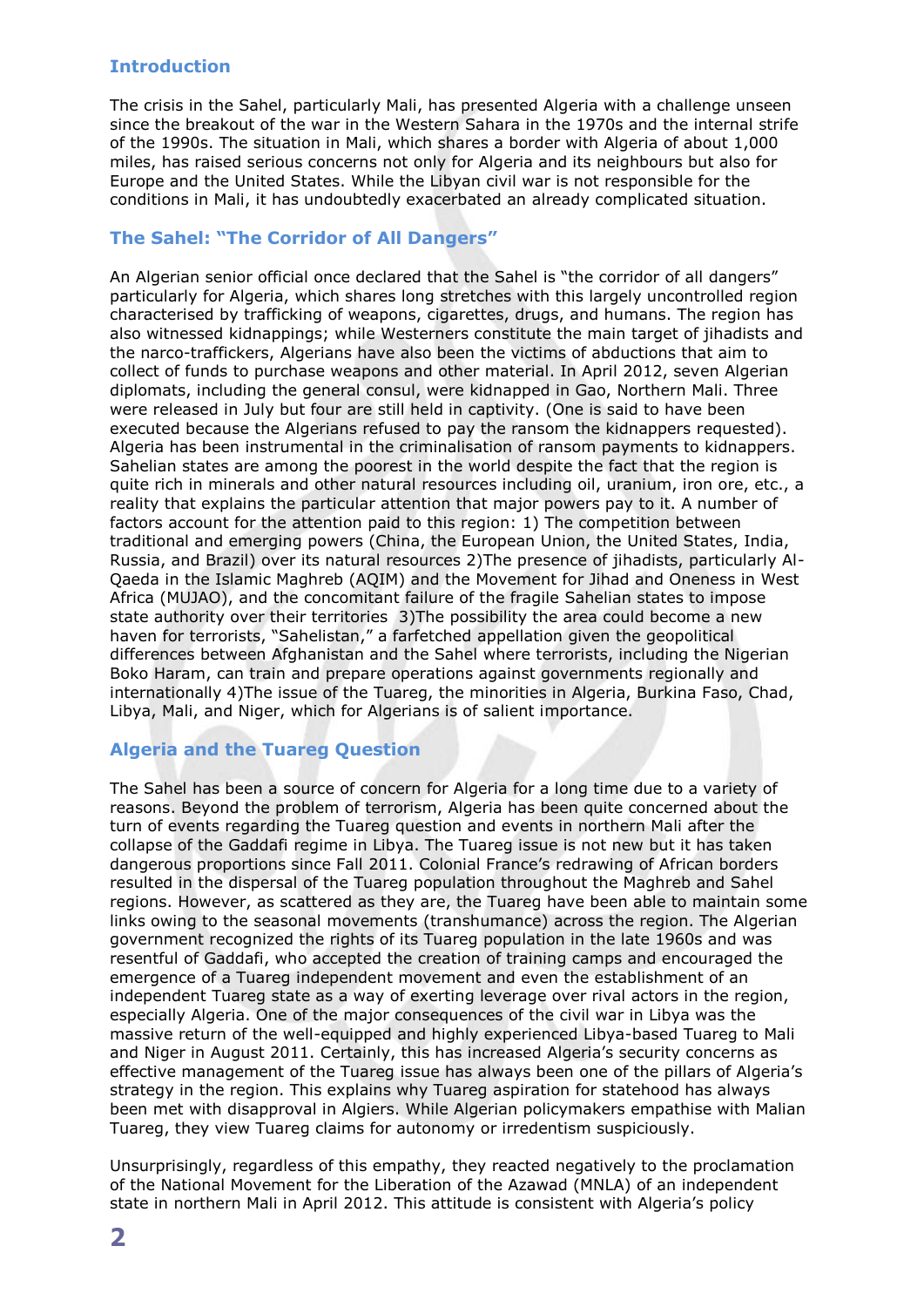against secessionist movements and any political, social or ethnic categories that could threaten the internationally-recognised national unity and territorial integrity of a state. Since the late 1960s, Algerians have succeeded in integrating their Tuareg population into the political process through the representation of notables in the parliament or in the structures of the National Liberation Front (FLN) or by settling Tuareg populations in southern cities, providing them with the necessary modern means to improve their living conditions. Therefore, any secessionist desires are seen as a threat to Algeria's own national security and territorial integrity. This is why Algeria has mediated between the Tuareg in northern Mali and the central government in Bamako in the 1990s, 2006, and 2012.

Algeria's opposition to foreign intervention derives from the position of its foreign policy as well as fears that intervention may strengthen jihadist ideology and consolidate secessionist sentiments. The ideal scenario would be a political solution based on the separation of the Tuareg groups represented by the MNLA and Ansar Dine from AQIM and MUJAO. The rationale is that distinction would be twice as effective as addressing the Tuareg's demands and also prove to be a fight against the terrorist groups, possibly with Tuareg assistance. Furthermore, foreign intervention has the potential of destabilising an already volatile region astride Algeria's southern borders. One of the premises of the state's policy toward the Tuareg is that governments in the region should address the socioeconomic, political, and cultural demands of their respective Tuareg minorities. In fact, it was partly the non-compliance of the Malian president, Amadou Toumani Touré, with the Algiers-brokered agreements between the Tuareg and the Malian government that led to the events of early 2012, resulting in the debacle of the Malian army in northern Mali and the military coup that overthrew him. Surely, the coup that plunged Mali into a political crisis compelled Algeria to reassess the management of its security along its southern borders and seek a peaceful resolution for the conflict. It essentially aims to contain the effect of Azawad's search for independence on other Tuareg populations in Mali, Niger, Libya and Algeria. In addition, there is fear that foreign intervention could lead to yet another influx of Malian refugees into Algeria, which already hosts about 20,000 Malian refugees that escaped earlier this year.

Ever since France decided that military intervention was necessary to preserve its interests in the Sahel region, Algeria has sought to convince its African partners to reestablish Mali's territorial integrity through dialogue with the Tuareg.

## **Fighting Terrorism in the Sahel under Algeria's Leadership**

While Algerian authorities recognise the paramount necessity of resolving the Tuareg conflict, they also have taken into consideration the development of terrorism in the region. The activities of AQIM and, more recently, MUJAO (which has launched attacks in southern Algeria) is a matter of high concern. They acknowledge that the terrorist threat has been exaggerated but that it is nonetheless a reality that cannot be eluded, particularly with the emergence of new transnational actors (narco-traffickers and terrorists) and the ties between them. Potential alliances between the Tuareg and terrorist groups – as seen earlier this year between Ansar Dine and AQIM for instance – would clearly affect Algerian mediation efforts to resolve the Tuareg issue. This is the underlying reason for Algerian attempts to separate the Tuareg from the terrorist groups.

Algerian policy makers believe that the Sahel is critical for national security but also that Algeria is the natural leader in the region, a status recognised by regional actors whose armed forces and wealth cannot compare to that of Algeria; and this status is acknowledged by external powers such as the European Union and the United States as well. Algeria has enrolled its neighbours in the region (the "core countries," Mali, Mauritania, Niger and even Nigeria) in a concerted regional strategy to contain AQIM in aims of cutting off its support. Moreover, with a relative degree of success, Algeria has elicited the adherence of Sahel countries to a vision that focuses on the settlement of regional security problems without the involvement of foreign powers, except in sectorial cooperation. It played a leading role in the creation of some regional organisations such as the Common Operational Joint-Chiefs of Staff Committee (CEMOC), located in